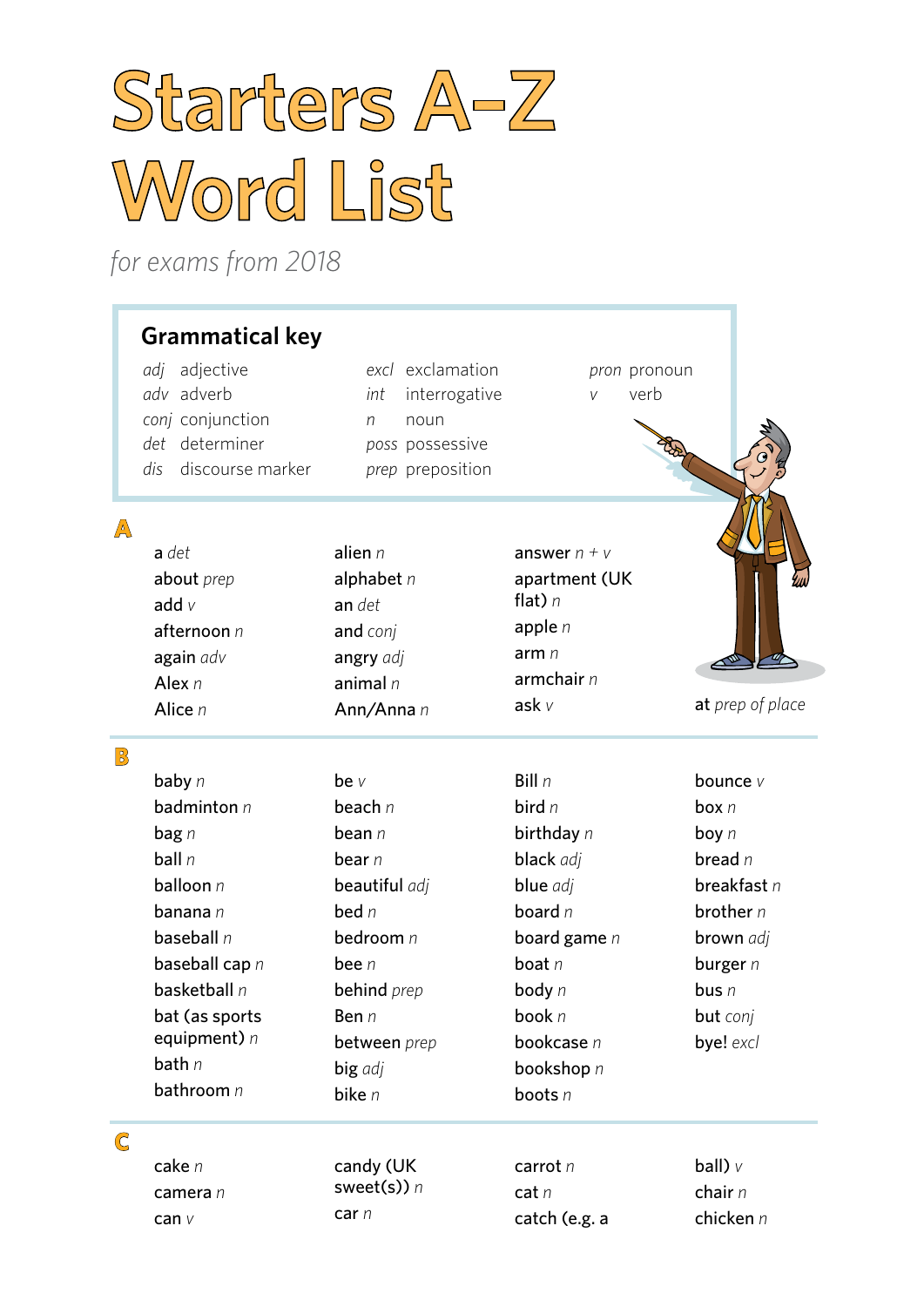|                         | child/children n                  | classroom n                | colour (US<br>color) $n + v$ | count $V$          |
|-------------------------|-----------------------------------|----------------------------|------------------------------|--------------------|
|                         | chips (US fries) n<br>chocolate n | clean $adj + v$<br>clock n | come v                       | cousin $n$         |
|                         |                                   |                            | complete v                   | cow n              |
|                         | choose v                          | close v                    | computer $n$                 | crayon $n$         |
|                         | clap $v$                          | closed adj                 | cool $adj + excl$            | crocodile $n$      |
|                         | class $n$                         | clothes $n$                | correct adj                  | cross $n + v$      |
|                         | classmate $n$                     | cocont n                   |                              | cupboard $n$       |
| $\overline{\mathsf{D}}$ |                                   |                            |                              |                    |
|                         | dad $n$                           | dinner $n$                 | donkey $n$                   | drawing $n$        |
|                         | Dan $n$                           | dirty adj                  | don't worry! excl            | dress $n$          |
|                         | day $n$                           | $\mathsf{do} \vee$         | door $n$                     | drink $n + v$      |
|                         | desk n                            | $\log n$                   | double adj                   | drive $V$          |
|                         | dining room $n$                   | $d$ oll n                  | draw $v$                     | duck $n$           |
| $\overline{\mathsf{E}}$ |                                   |                            |                              |                    |
|                         | ear $n$                           | elephant $n$               | enjoy v                      | evening $n$        |
|                         | eat $V$                           | end $n$                    | eraser (UK                   | example $n$        |
|                         | egg n                             | English $adj + n$          | rubber) $n$<br>Eva n         | eye $n$            |
| F                       |                                   |                            |                              |                    |
|                         | face $n$                          | find $v$                   | fly $\vee$                   | fries (UK          |
|                         | family $n$                        | fish $(s + pl)$ n          | food $n$                     | chips) $n$         |
|                         | fantastic $adj +$                 | fishing $n$                | foot/feet n                  | frog $n$           |
|                         | excl                              | flat (US                   | football (US                 | from prep          |
|                         | father $n$                        | apartment) $n$             | soccer) n                    | fruit $n$          |
|                         | favourite (US                     | floor n                    | for prep                     | fun $adj + n$      |
|                         | favorite) adj                     | flower $n$                 | friend $n$                   | funny adj          |
| G                       |                                   |                            |                              |                    |
|                         | game n                            | go v                       | grandfather $n$              | great $adj + excl$ |
|                         | garden $n$                        | go to bed $V$              | grandma n                    | green adj          |
|                         | get $V$                           | go to sleep $V$            | grandmother $n$              | grey (US gray)     |
|                         | giraffe $n$                       | goat $n$                   | grandpa $n$                  | adj                |
|                         | girl $n$                          | good adj                   | grape $n$                    | guitar n           |
|                         | give $V$                          | goodbye! excl              | gray (UK grey)               |                    |
|                         | glasses $n$                       | Grace n                    | adj                          |                    |
| Н                       |                                   |                            |                              |                    |
|                         | hair $n$                          | handbag $n$                | have v                       | head $n$           |
|                         | hall $n$                          | happy adj                  | have got $V$                 | helicopter n       |
|                         | hand $n$                          | hat $n$                    | he pron                      | hello! excl        |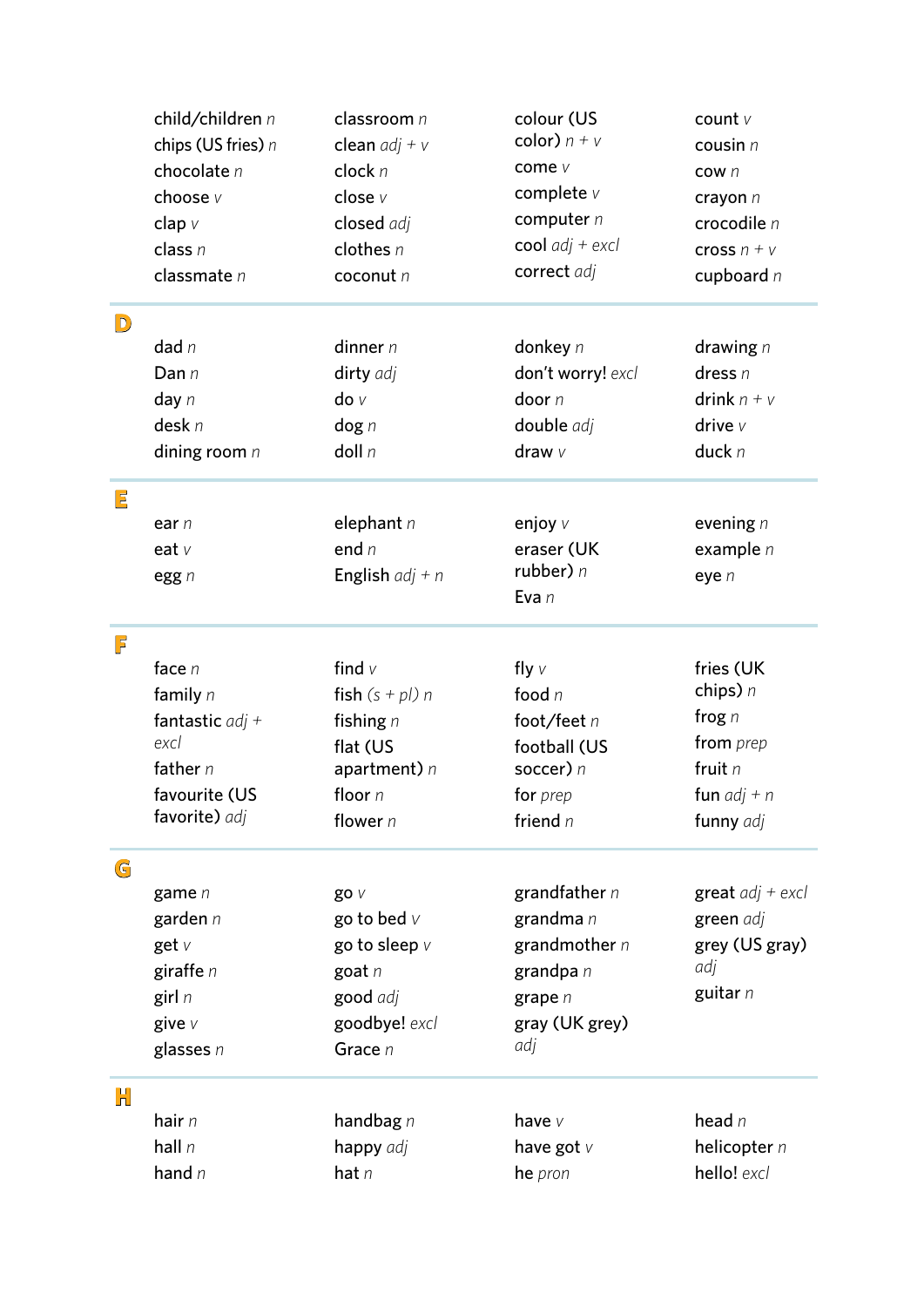| here adv<br>pron<br>how old int<br>hooray! excl<br>hit $v$<br>hers pron<br>horse $n$<br>Hugo n<br>hi! excl<br>hobby n<br>house $n$<br>hockey n<br>him pron<br>Ţ<br>in front of prep<br>its poss adj +<br>in prep of place<br>I pron<br>$+$ time<br>pron<br>ice cream n<br>it pron<br>J<br>jacket n<br>jellyfish n<br>juice $n$<br>Jill $n$<br>jeans $n$<br>jump $v$<br>$\mathbb K$<br>kid $n$<br>kitchen n<br>kiwi n<br>keyboard<br>(computer) $n$<br>Kim n<br>kite n<br>know v<br>kick v<br>L<br>letter (as in<br>a lot of det<br>living room $n$<br>lamp $n$<br>alphabet) $n$<br>lizard $n$<br>learn $v$<br>lots $adv + pron$<br>like prep + $v$<br>lots of det<br>$\log n$<br>long adj<br>lime $n$<br>look $V$<br>lemon $n$<br>love $V$<br>line $n$<br>lemonade n<br>look at $v$<br>Lucy n<br>listen $v$<br>lunch $n$<br>lesson n<br>lorry (US truck) n<br>live v<br>let's v<br>a lot $adv + pron$<br>IМ<br>name) $n$<br>make $v$<br>Miss title<br>(computer) $n$<br>mouth $n$<br>man/men n<br>monkey $n$<br>me pron<br>Mr title<br>me too dis<br>monster $n$<br>mango $n$<br>Mrs title<br>many det<br>morning $n$<br>meat $n$<br>Mark $n$<br>mother $n$<br>meatballs $n$<br>mum $n$<br>milk $n$<br>motorbike $n$<br>$mat$ $n$<br>music $n$<br>Matt $n$<br>mine pron<br>mouse/mice $n$<br>my poss adj<br>May (as in girl's<br>mirror $n$<br>mouse<br>N<br>Nick $n$<br>not adv<br>name $n$<br>night $n$<br>now adv<br>new adj<br>$no$ adv + det<br>number $n$<br>next to prep<br>nice adj<br>nose $n$ |  | her poss adj +<br>pron | hippo $n$<br>his poss adj + | hold v<br><b>home</b> $n + adv$ | how int<br>how many int |
|---------------------------------------------------------------------------------------------------------------------------------------------------------------------------------------------------------------------------------------------------------------------------------------------------------------------------------------------------------------------------------------------------------------------------------------------------------------------------------------------------------------------------------------------------------------------------------------------------------------------------------------------------------------------------------------------------------------------------------------------------------------------------------------------------------------------------------------------------------------------------------------------------------------------------------------------------------------------------------------------------------------------------------------------------------------------------------------------------------------------------------------------------------------------------------------------------------------------------------------------------------------------------------------------------------------------------------------------------------------------------------------------------------------------------------------------------------------------------------------------------------|--|------------------------|-----------------------------|---------------------------------|-------------------------|
|                                                                                                                                                                                                                                                                                                                                                                                                                                                                                                                                                                                                                                                                                                                                                                                                                                                                                                                                                                                                                                                                                                                                                                                                                                                                                                                                                                                                                                                                                                         |  |                        |                             |                                 |                         |
|                                                                                                                                                                                                                                                                                                                                                                                                                                                                                                                                                                                                                                                                                                                                                                                                                                                                                                                                                                                                                                                                                                                                                                                                                                                                                                                                                                                                                                                                                                         |  |                        |                             |                                 |                         |
|                                                                                                                                                                                                                                                                                                                                                                                                                                                                                                                                                                                                                                                                                                                                                                                                                                                                                                                                                                                                                                                                                                                                                                                                                                                                                                                                                                                                                                                                                                         |  |                        |                             |                                 |                         |
|                                                                                                                                                                                                                                                                                                                                                                                                                                                                                                                                                                                                                                                                                                                                                                                                                                                                                                                                                                                                                                                                                                                                                                                                                                                                                                                                                                                                                                                                                                         |  |                        |                             |                                 |                         |
|                                                                                                                                                                                                                                                                                                                                                                                                                                                                                                                                                                                                                                                                                                                                                                                                                                                                                                                                                                                                                                                                                                                                                                                                                                                                                                                                                                                                                                                                                                         |  |                        |                             |                                 |                         |
|                                                                                                                                                                                                                                                                                                                                                                                                                                                                                                                                                                                                                                                                                                                                                                                                                                                                                                                                                                                                                                                                                                                                                                                                                                                                                                                                                                                                                                                                                                         |  |                        |                             |                                 |                         |
|                                                                                                                                                                                                                                                                                                                                                                                                                                                                                                                                                                                                                                                                                                                                                                                                                                                                                                                                                                                                                                                                                                                                                                                                                                                                                                                                                                                                                                                                                                         |  |                        |                             |                                 |                         |
|                                                                                                                                                                                                                                                                                                                                                                                                                                                                                                                                                                                                                                                                                                                                                                                                                                                                                                                                                                                                                                                                                                                                                                                                                                                                                                                                                                                                                                                                                                         |  |                        |                             |                                 |                         |
|                                                                                                                                                                                                                                                                                                                                                                                                                                                                                                                                                                                                                                                                                                                                                                                                                                                                                                                                                                                                                                                                                                                                                                                                                                                                                                                                                                                                                                                                                                         |  |                        |                             |                                 |                         |
|                                                                                                                                                                                                                                                                                                                                                                                                                                                                                                                                                                                                                                                                                                                                                                                                                                                                                                                                                                                                                                                                                                                                                                                                                                                                                                                                                                                                                                                                                                         |  |                        |                             |                                 |                         |
|                                                                                                                                                                                                                                                                                                                                                                                                                                                                                                                                                                                                                                                                                                                                                                                                                                                                                                                                                                                                                                                                                                                                                                                                                                                                                                                                                                                                                                                                                                         |  |                        |                             |                                 |                         |
|                                                                                                                                                                                                                                                                                                                                                                                                                                                                                                                                                                                                                                                                                                                                                                                                                                                                                                                                                                                                                                                                                                                                                                                                                                                                                                                                                                                                                                                                                                         |  |                        |                             |                                 |                         |
|                                                                                                                                                                                                                                                                                                                                                                                                                                                                                                                                                                                                                                                                                                                                                                                                                                                                                                                                                                                                                                                                                                                                                                                                                                                                                                                                                                                                                                                                                                         |  |                        |                             |                                 |                         |
|                                                                                                                                                                                                                                                                                                                                                                                                                                                                                                                                                                                                                                                                                                                                                                                                                                                                                                                                                                                                                                                                                                                                                                                                                                                                                                                                                                                                                                                                                                         |  |                        |                             |                                 |                         |
|                                                                                                                                                                                                                                                                                                                                                                                                                                                                                                                                                                                                                                                                                                                                                                                                                                                                                                                                                                                                                                                                                                                                                                                                                                                                                                                                                                                                                                                                                                         |  |                        |                             |                                 |                         |
|                                                                                                                                                                                                                                                                                                                                                                                                                                                                                                                                                                                                                                                                                                                                                                                                                                                                                                                                                                                                                                                                                                                                                                                                                                                                                                                                                                                                                                                                                                         |  |                        |                             |                                 |                         |
|                                                                                                                                                                                                                                                                                                                                                                                                                                                                                                                                                                                                                                                                                                                                                                                                                                                                                                                                                                                                                                                                                                                                                                                                                                                                                                                                                                                                                                                                                                         |  |                        |                             |                                 |                         |
|                                                                                                                                                                                                                                                                                                                                                                                                                                                                                                                                                                                                                                                                                                                                                                                                                                                                                                                                                                                                                                                                                                                                                                                                                                                                                                                                                                                                                                                                                                         |  |                        |                             |                                 |                         |
|                                                                                                                                                                                                                                                                                                                                                                                                                                                                                                                                                                                                                                                                                                                                                                                                                                                                                                                                                                                                                                                                                                                                                                                                                                                                                                                                                                                                                                                                                                         |  |                        |                             |                                 |                         |
|                                                                                                                                                                                                                                                                                                                                                                                                                                                                                                                                                                                                                                                                                                                                                                                                                                                                                                                                                                                                                                                                                                                                                                                                                                                                                                                                                                                                                                                                                                         |  |                        |                             |                                 |                         |
|                                                                                                                                                                                                                                                                                                                                                                                                                                                                                                                                                                                                                                                                                                                                                                                                                                                                                                                                                                                                                                                                                                                                                                                                                                                                                                                                                                                                                                                                                                         |  |                        |                             |                                 |                         |
|                                                                                                                                                                                                                                                                                                                                                                                                                                                                                                                                                                                                                                                                                                                                                                                                                                                                                                                                                                                                                                                                                                                                                                                                                                                                                                                                                                                                                                                                                                         |  |                        |                             |                                 |                         |
|                                                                                                                                                                                                                                                                                                                                                                                                                                                                                                                                                                                                                                                                                                                                                                                                                                                                                                                                                                                                                                                                                                                                                                                                                                                                                                                                                                                                                                                                                                         |  |                        |                             |                                 |                         |
|                                                                                                                                                                                                                                                                                                                                                                                                                                                                                                                                                                                                                                                                                                                                                                                                                                                                                                                                                                                                                                                                                                                                                                                                                                                                                                                                                                                                                                                                                                         |  |                        |                             |                                 |                         |
|                                                                                                                                                                                                                                                                                                                                                                                                                                                                                                                                                                                                                                                                                                                                                                                                                                                                                                                                                                                                                                                                                                                                                                                                                                                                                                                                                                                                                                                                                                         |  |                        |                             |                                 |                         |
|                                                                                                                                                                                                                                                                                                                                                                                                                                                                                                                                                                                                                                                                                                                                                                                                                                                                                                                                                                                                                                                                                                                                                                                                                                                                                                                                                                                                                                                                                                         |  |                        |                             |                                 |                         |
|                                                                                                                                                                                                                                                                                                                                                                                                                                                                                                                                                                                                                                                                                                                                                                                                                                                                                                                                                                                                                                                                                                                                                                                                                                                                                                                                                                                                                                                                                                         |  |                        |                             |                                 |                         |
|                                                                                                                                                                                                                                                                                                                                                                                                                                                                                                                                                                                                                                                                                                                                                                                                                                                                                                                                                                                                                                                                                                                                                                                                                                                                                                                                                                                                                                                                                                         |  |                        |                             |                                 |                         |
|                                                                                                                                                                                                                                                                                                                                                                                                                                                                                                                                                                                                                                                                                                                                                                                                                                                                                                                                                                                                                                                                                                                                                                                                                                                                                                                                                                                                                                                                                                         |  |                        |                             |                                 |                         |
|                                                                                                                                                                                                                                                                                                                                                                                                                                                                                                                                                                                                                                                                                                                                                                                                                                                                                                                                                                                                                                                                                                                                                                                                                                                                                                                                                                                                                                                                                                         |  |                        |                             |                                 |                         |
|                                                                                                                                                                                                                                                                                                                                                                                                                                                                                                                                                                                                                                                                                                                                                                                                                                                                                                                                                                                                                                                                                                                                                                                                                                                                                                                                                                                                                                                                                                         |  |                        |                             |                                 |                         |
|                                                                                                                                                                                                                                                                                                                                                                                                                                                                                                                                                                                                                                                                                                                                                                                                                                                                                                                                                                                                                                                                                                                                                                                                                                                                                                                                                                                                                                                                                                         |  |                        |                             |                                 |                         |
|                                                                                                                                                                                                                                                                                                                                                                                                                                                                                                                                                                                                                                                                                                                                                                                                                                                                                                                                                                                                                                                                                                                                                                                                                                                                                                                                                                                                                                                                                                         |  |                        |                             |                                 |                         |
|                                                                                                                                                                                                                                                                                                                                                                                                                                                                                                                                                                                                                                                                                                                                                                                                                                                                                                                                                                                                                                                                                                                                                                                                                                                                                                                                                                                                                                                                                                         |  |                        |                             |                                 |                         |
|                                                                                                                                                                                                                                                                                                                                                                                                                                                                                                                                                                                                                                                                                                                                                                                                                                                                                                                                                                                                                                                                                                                                                                                                                                                                                                                                                                                                                                                                                                         |  |                        |                             |                                 |                         |
|                                                                                                                                                                                                                                                                                                                                                                                                                                                                                                                                                                                                                                                                                                                                                                                                                                                                                                                                                                                                                                                                                                                                                                                                                                                                                                                                                                                                                                                                                                         |  |                        |                             |                                 |                         |
|                                                                                                                                                                                                                                                                                                                                                                                                                                                                                                                                                                                                                                                                                                                                                                                                                                                                                                                                                                                                                                                                                                                                                                                                                                                                                                                                                                                                                                                                                                         |  |                        |                             |                                 |                         |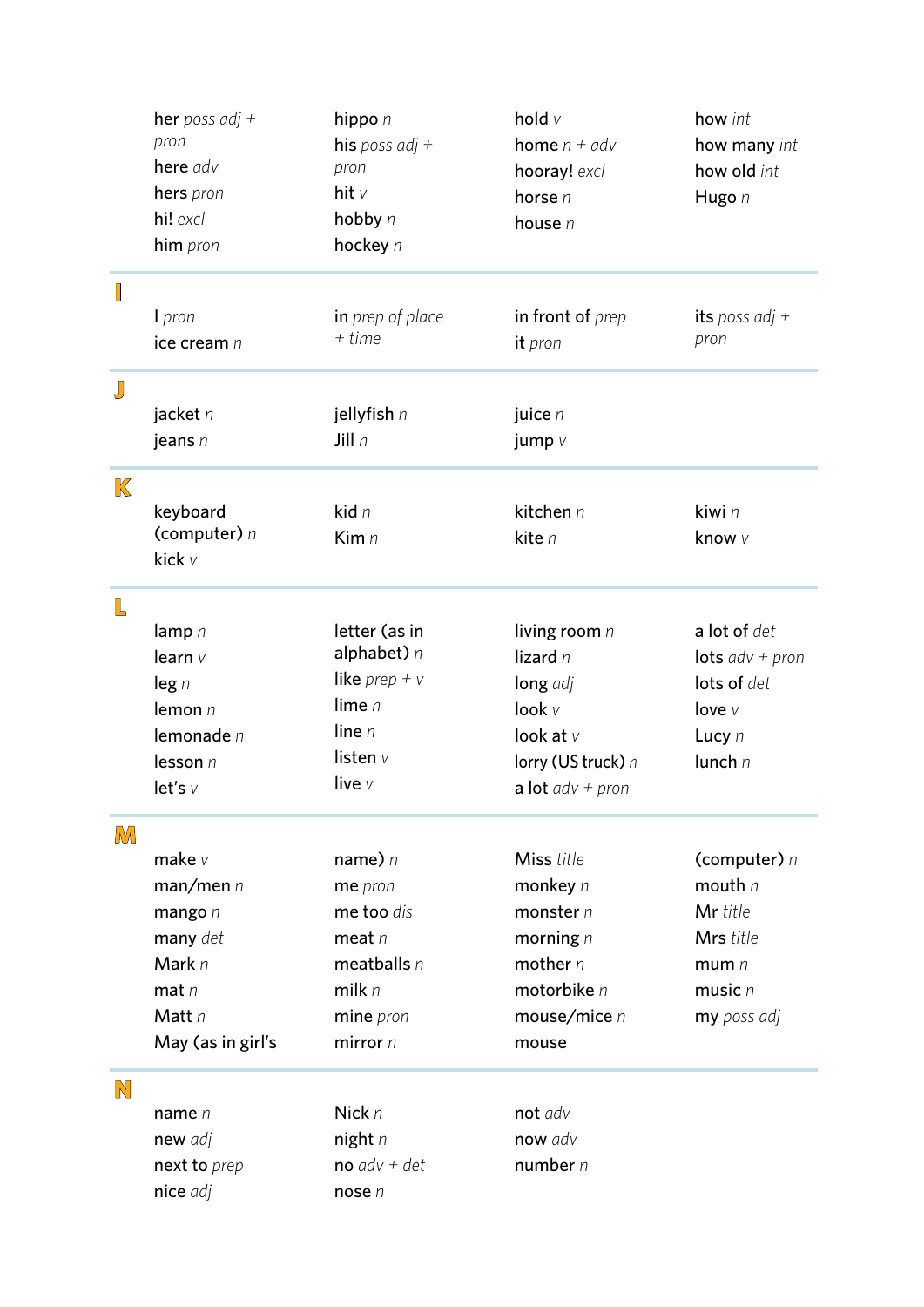| $\bigcirc$                        |                    |                   |                   |                |
|-----------------------------------|--------------------|-------------------|-------------------|----------------|
|                                   | of prep            | old adj           | open $adj + v$    | ours pron      |
|                                   | oh dis             | on prep of place  | or conj           |                |
|                                   | oh dear! excl      | one $det + pron$  | orange $adj + n$  |                |
|                                   | OK $adj + dis$     | onion $n$         | our poss adj      |                |
| $\mathbb{P}$                      |                    |                   |                   |                |
|                                   | page n             | pea n             | piano $n$         | playground $n$ |
|                                   | paint $n + v$      | pear $n$          | pick up $\vee$    | please dis     |
|                                   | painting $n$       | pen n             | picture $n$       | point $V$      |
|                                   | paper $adj + n$    | pencil $n$        | pie $n$           | polar bear $n$ |
|                                   | pardon int         | person/people n   | pineapple $n$     | poster n       |
|                                   | park n             | pet $n$           | pink adj          | potato $n$     |
|                                   | part $n$           | phone $n + v$     | plane $n$         | purple adj     |
|                                   | Pat $n$            | photo $n$         | play $\vee$       | put $V$        |
| $\mathbb{Q}$                      |                    |                   |                   |                |
|                                   | question $n$       |                   |                   |                |
| $\mathbb{R}$                      |                    |                   |                   |                |
|                                   | radio n            | rice $n$          | correct) adj      | eraser) $n$    |
|                                   | read $v$           | ride $v$          | robot $n$         | rug $n$        |
|                                   | really adv         | right dis         | room $n$          | ruler $n$      |
|                                   | red adj            | right (as in      | rubber (US        | run v          |
| $\mathbb{S}% _{t}\left( t\right)$ |                    |                   |                   |                |
|                                   | sad adj            | ship $n$          | sleep $V$         | sport $n$      |
|                                   | Sam n              | shirt n           | small adj         | stand $v$      |
|                                   | sand $n$           | shoe $n$          | smile $n + v$     | start $v$      |
|                                   | sausage n          | shop (US store) n | snake n           | stop v         |
|                                   | say v              | short adj         | so dis            | store (UK      |
|                                   | scary adj          | shorts $n$        | soccer (UK        | shop) $n$      |
|                                   | school n           | show v            | football) $n$     | story n        |
|                                   | sea n              | silly adj         | sock n            | street $n$     |
|                                   | see v              | sing $V$          | sofa n            | Sue $n$        |
|                                   | see you! excl      | sister n          | some det          | sun $n$        |
|                                   | sentence n         | sit v             | song $n$          | sweet(s) (US   |
|                                   | she pron           | skateboard n      | sorry $adj + int$ | candy) $n$     |
|                                   | sheep $(s + pl)$ n | skateboarding n   | spell v           | swim v         |
|                                   | shell n            | skirt n           | spider $n$        |                |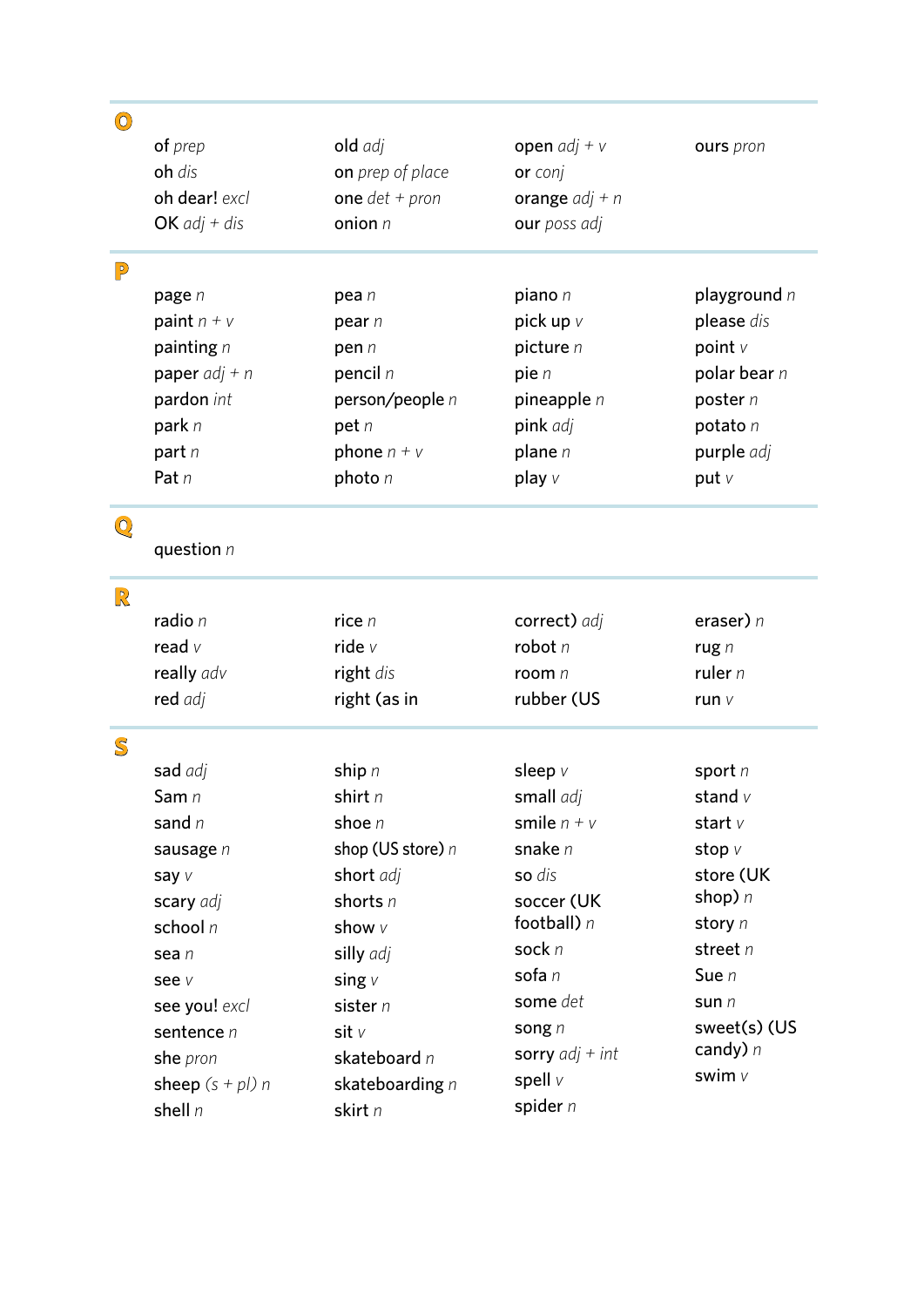| $\mathbb T$ |                          |                     |                    |                 |
|-------------|--------------------------|---------------------|--------------------|-----------------|
|             | table $n$                | tennis $n$          | these $det + pron$ | tomato $n$      |
|             | table tennis $n$         | tennis racket $n$   | they pron          | too adv         |
|             | tablet $n$               | thank you dis       | thing $n$          | toy $n$         |
|             | tail $n$                 | thanks dis          | this $det + pron$  | train $n$       |
|             | take a photo/            | that $det + pron$   | those $det + pron$ | tree $n$        |
|             | picture v                | the det             | throw $V$          | trousers $n$    |
|             | talk $v$                 | their poss adj      | tick $n + v$       | truck (UK       |
|             | teacher $n$              | theirs pron         | tiger $n$          | lorry) $n$      |
|             | teddy (bear) n           | them pron           | to prep            | try $n + v$     |
|             | television/TV n          | then dis            | today $adv + n$    | T-shirt $n$     |
|             | tell v                   | there adv           | Tom $n$            | TV/television n |
| $\bigcup$   |                          |                     |                    |                 |
|             | ugly adj                 | under prep          | understand $v$     | us pron         |
| $\mathbb V$ |                          |                     |                    |                 |
|             | very adv                 |                     |                    |                 |
| W           |                          |                     |                    |                 |
|             | walk $v$                 | wave v              | where int          | with prep       |
|             | wall $n$                 | we pron             | which int          | woman/women n   |
|             | want $V$                 | wear $V$            | white adj          | word n          |
|             | watch $n + v$            | well dis            | who int            | would like v    |
|             | water $n$                | well done dis       | whose int          | wow! excl       |
|             | watermelon $n$           | what int            | window $n$         | write v         |
| $\mathbb X$ |                          |                     |                    |                 |
|             | (No words at this level) |                     |                    |                 |
| Y           |                          |                     |                    |                 |
|             | year n                   | yes adv             | young adj          | yours pron      |
|             | yellow adj               | you pron            | your poss adj      |                 |
| Z           |                          |                     |                    |                 |
|             | zebra n                  | <b>ZOO</b> <i>n</i> |                    |                 |

## **Letters & numbers**

Candidates will be expected to understand and write the letters of the alphabet and numbers 1–20.